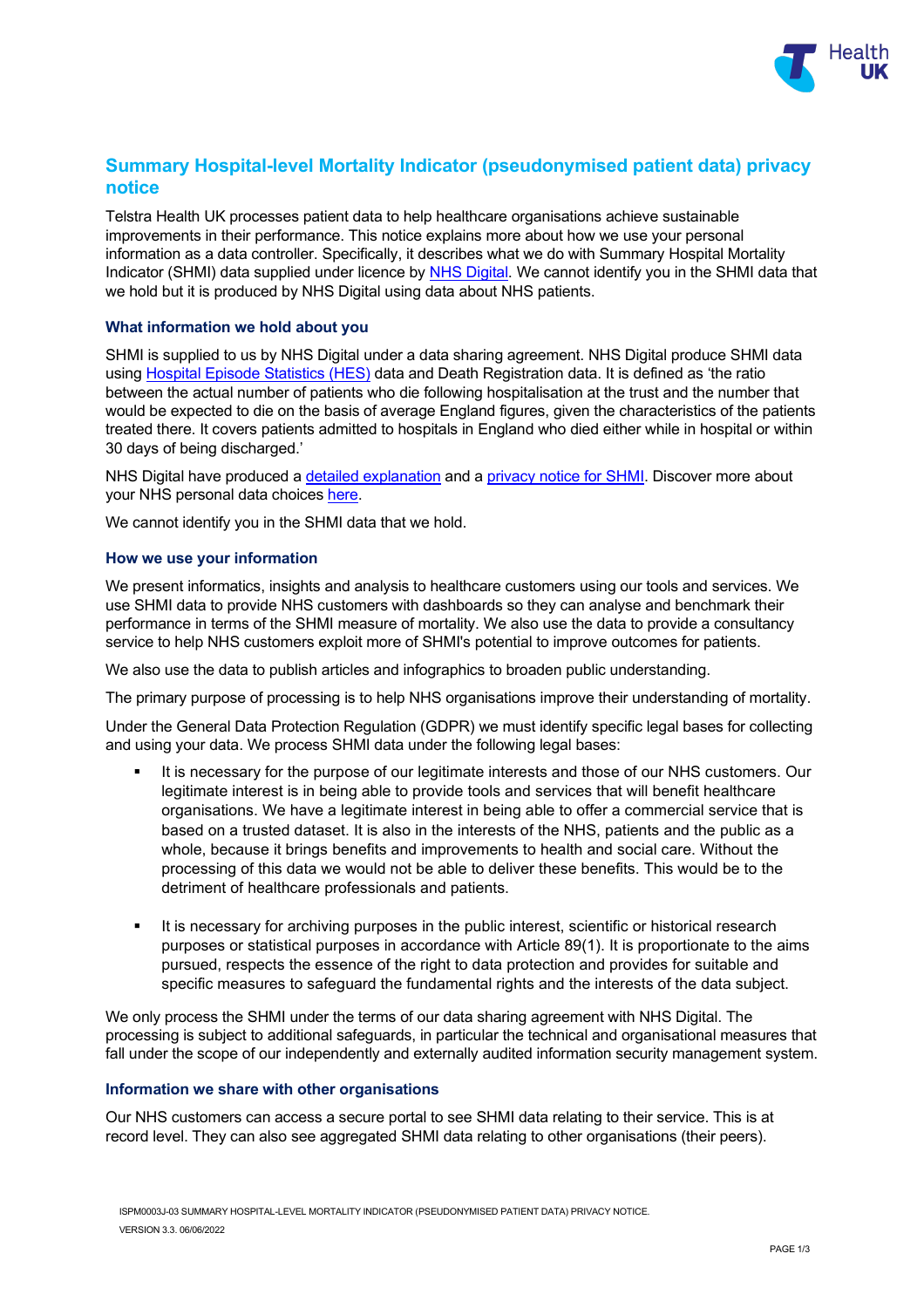

Our NHS customers can also use our consultancy service to receive analysis and visualisations based on the SHMI data.

Microsoft Ltd and Amazon Web Services (AWS) supply Cloud Services for Telstra Health UK and are therefore listed as data processors. They supply support to the system, but do not access data. Therefore, any access to the data held under this agreement would be considered a breach of the agreement.

### **Information only processed in the UK**

The patient data we receive from NHS Digital is processed at Telstra Health UK premises and colocations and at Microsoft and AWS data centres within the UK.

#### **How long we keep your information**

SHMI data are retained for the duration of our agreement with NHS Digital.

#### **Your rights**

| <b>Informed</b>                          | $\checkmark$              | This notice and the one published by NHS Digital are to inform you<br>about how we use your data when processing SHMI.                                                                                                          |
|------------------------------------------|---------------------------|---------------------------------------------------------------------------------------------------------------------------------------------------------------------------------------------------------------------------------|
| <b>Access</b>                            | $\checkmark$              | We cannot identify you from the SHMI data we hold. Please contact<br>NHS Digital for more information on how you can access data relating<br>to you.                                                                            |
| Objection                                | $\pmb{\times}$            | Discover more about your patient data choices here.                                                                                                                                                                             |
| <b>Portability</b>                       | $\pmb{\times}$            | Not applicable                                                                                                                                                                                                                  |
| <b>Correction or change</b>              | $\checkmark$              | If any of the information we hold about you is incorrect or incomplete<br>then this should be corrected through your healthcare provider or via<br><b>NHS Digital.</b>                                                          |
| <b>Erasure</b>                           | $\pmb{\times}$            | Not applicable                                                                                                                                                                                                                  |
| <b>Restriction</b>                       | $\checkmark$              | You can request that the use of your personal information is limited to<br>storage only. We cannot identify you from the SHMI data we hold.<br>Please contact NHS Digital for more information on how to restrict<br>your data. |
| Informed of automated<br>decision making | $\boldsymbol{\mathsf{x}}$ | We do not use the data to produce decisions made solely by<br>computers rather than people.                                                                                                                                     |
| <b>Withdraw consent</b>                  | $\mathbf x$               | The data is not processed on the basis of consent                                                                                                                                                                               |

Find out more about your personal data rights at th[e Information Commissioner's Office \(ICO\) website.](https://ico.org.uk/your-data-matters/)

#### **Data Protection Officer and contact details**

Our Data Protection Officer can be contacted by email on [DrFoster-InfoGovInbox@health.telstra.com](mailto:DrFoster-InfoGovInbox@health.telstra.com) or by post at Information Governance, Telstra Health UK, BioCity Nottingham, Pennyfoot Street, Nottingham, NG1 1GF.

For general enquiries please call 020 7332 8800 or write to Telstra Health UK, 3 Dorset Rise, London, EC4Y 8EN.

#### **How to complain**

If you feel that we have let you down in relation to your information rights then please contact our Data Protection Officer using the details above.